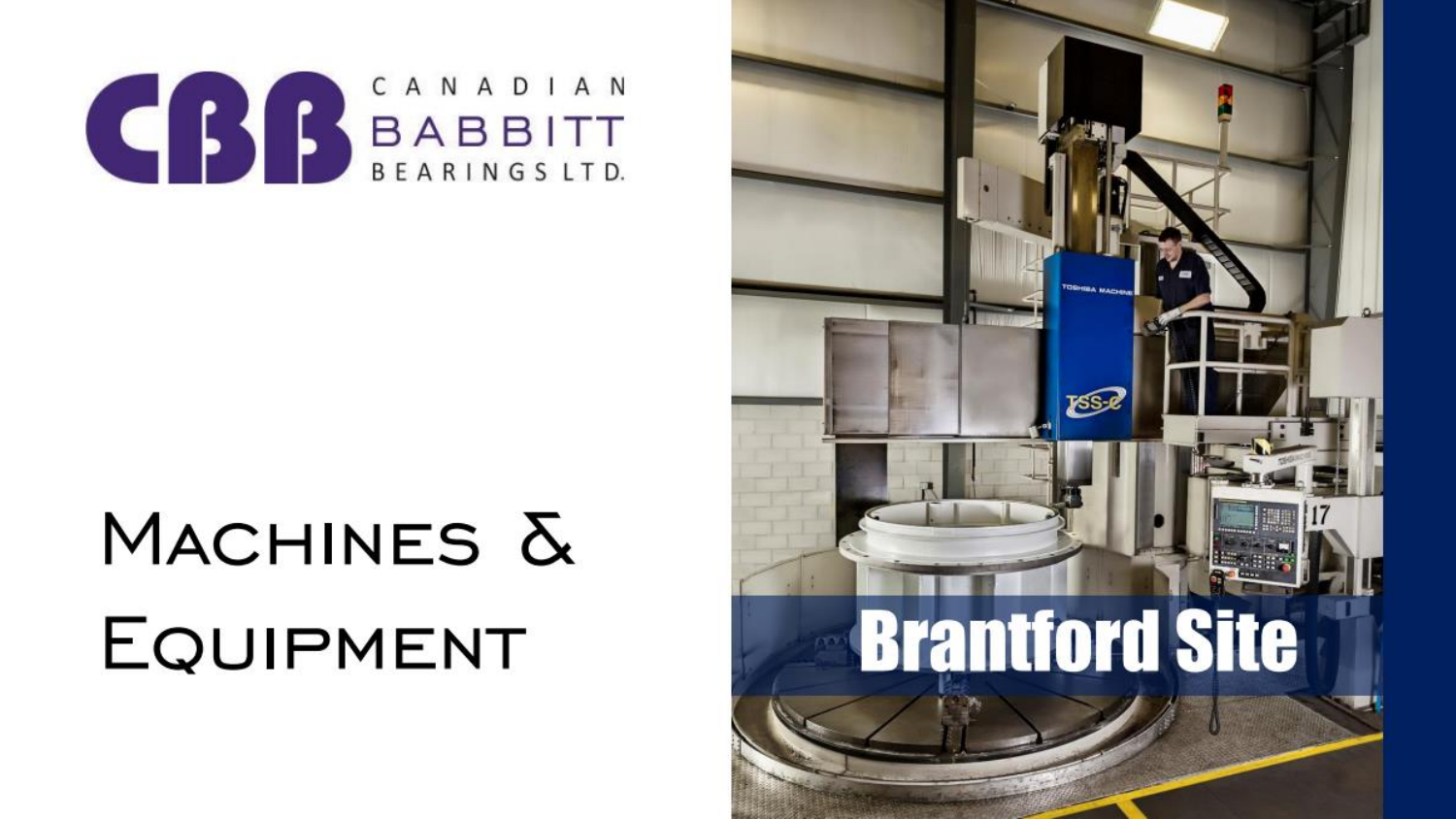## 5 AXIS CNC MILLING

| <b>Machine Name</b>                   | X travel<br>$\sim$ (in/mm) | Y Travel<br>(in/mm) | <b>Z Travel</b><br>$\left(\frac{\mathsf{in}}{\mathsf{mm}}\right)^{\dagger}$ | $(\text{deg})$ $(\text{deg})$ | (deg) | A Travel B Travel C Travel V Travel Spindle Spindle Spindle V Travel Speed Speed Power<br>$\ln/mm$ |      |       | $\left  \begin{array}{c} \text{CFLO} \\ \text{(RPM)} \end{array} \right  \left  \begin{array}{c} \text{CFLO} \\ \text{(HP/KW)} \end{array} \right $ | <b>C</b> Table<br>size<br>(in/mm) |
|---------------------------------------|----------------------------|---------------------|-----------------------------------------------------------------------------|-------------------------------|-------|----------------------------------------------------------------------------------------------------|------|-------|-----------------------------------------------------------------------------------------------------------------------------------------------------|-----------------------------------|
| <b>MECOFF AGILE M3</b><br>(Universal) | 315/8001                   |                     | 49/1244.6 107.7/2735.58 180 deg 360 deg 360 deg 31.5/800.1                  |                               |       |                                                                                                    | 6000 | 12000 | 35/26                                                                                                                                               | 59x59<br>(1498.6x1498.6)          |

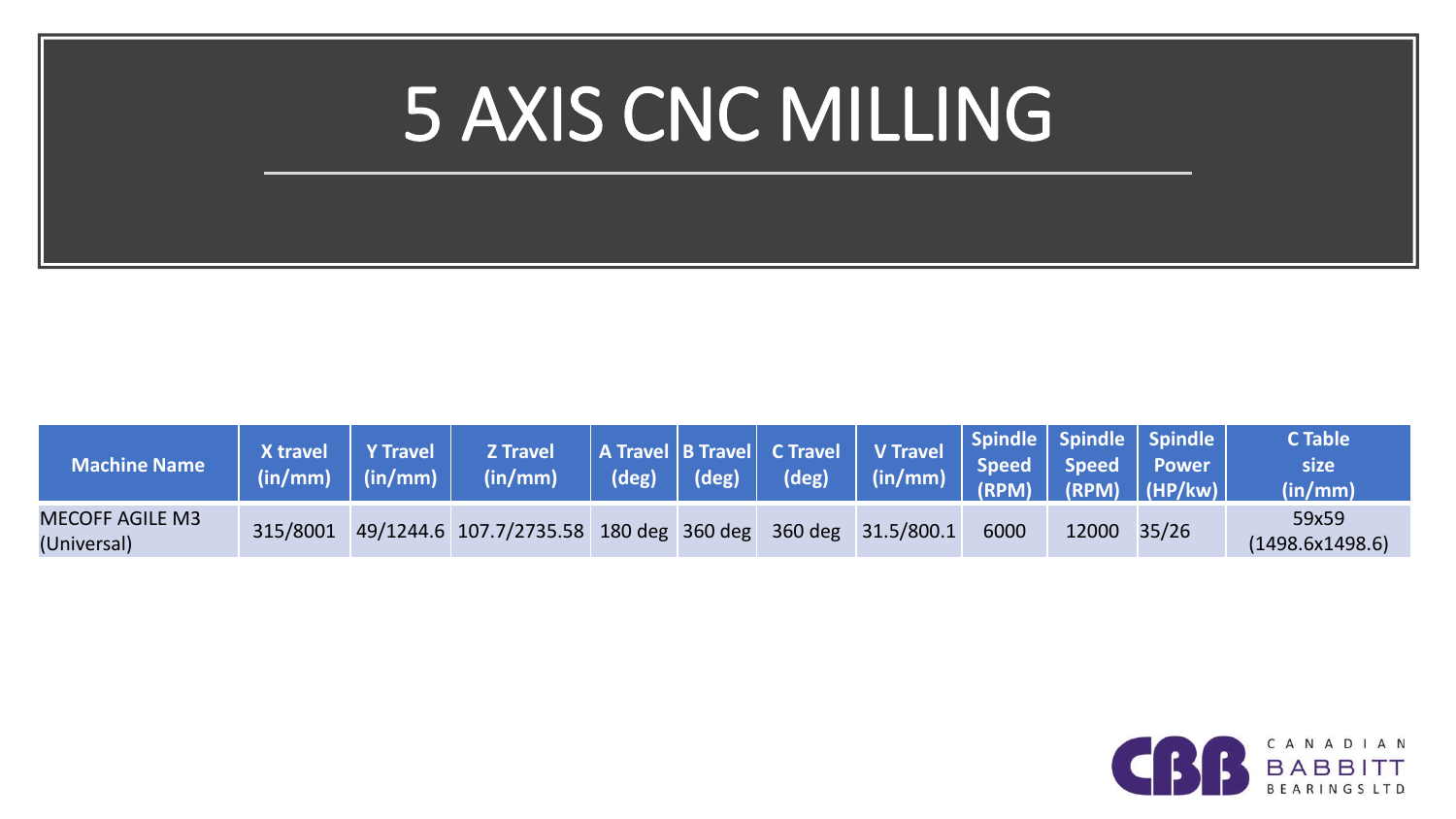## 4 AXIS CNC MILLING

| <b>Machine Name</b>                    | X travel<br>(in/mm) | <b>Y Travel</b><br>(in/mm) | <b>Z</b> Travel<br>(in/mm) | <b>W</b> Travel<br>(in/mm) | <b>B</b> Travel<br>(deg)<br><b>Rotary Table</b> | <b>B</b> Tilting<br><b>Table/Head</b><br>(Deg) | <b>Table Size</b><br>(in/mm) | <b>Spindle</b><br><b>Speed</b><br>(RPM) | <b>Spindle</b><br><b>Power</b><br>(HP/kw) |
|----------------------------------------|---------------------|----------------------------|----------------------------|----------------------------|-------------------------------------------------|------------------------------------------------|------------------------------|-----------------------------------------|-------------------------------------------|
| TOSHIBA BTD-11 R16 - CNC HBM 62.9/1598 |                     | 49.2/1250                  | 44.5/1130                  | 19.7/500                   | 360/0.001                                       |                                                | 44.1x49.2<br>(1120x1067)     |                                         | 2500 50/37.2                              |
| TOSHIBA BTD-11 R16 - CNC HBM 62.9/1598 |                     | 49.2/1250                  | 44.5/1130                  | 19.7/500                   | 360/0.001                                       |                                                | 44.1x49.2<br>(1120x1067)     |                                         | 2500 50/37.2                              |

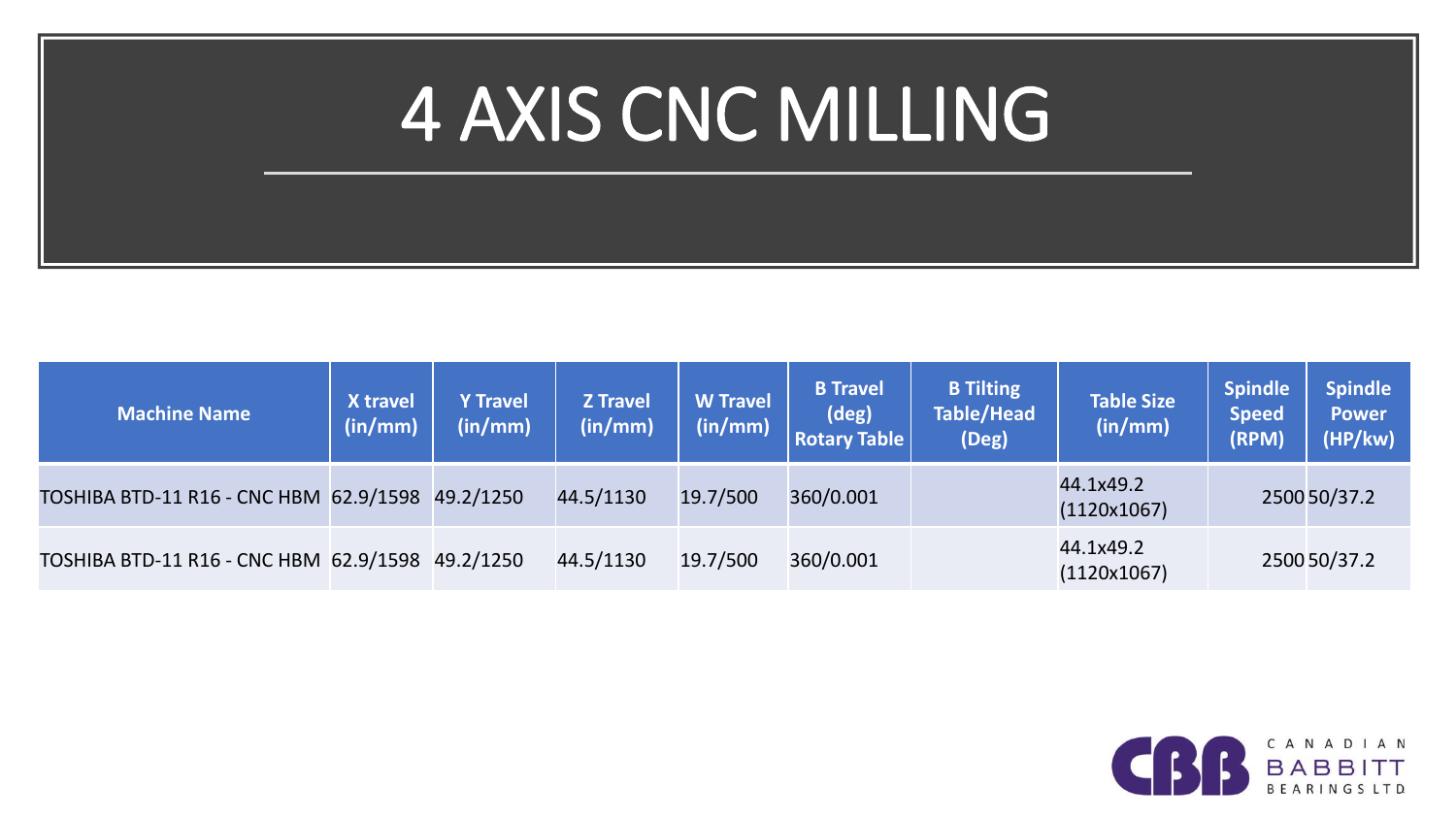## VERTICAL BORING MILLS

| <b>Machine Name</b>                                 | Table dia.<br>(in/mm) | <b>Max Swing</b><br>(in/mm) | <b>Max Turning</b><br><b>Height</b><br>(in/mm) | <b>Table Speed</b><br>(RPM) | X Hor. Travel of<br>rail head<br>(in/mm) | <b>Z Vert. Travel</b><br>of arm<br>(in) | <b>Spindle Drive</b><br><b>Motor</b><br>(kw) |
|-----------------------------------------------------|-----------------------|-----------------------------|------------------------------------------------|-----------------------------|------------------------------------------|-----------------------------------------|----------------------------------------------|
| TOSHIBA TSS-C 30/55 TURN MILL - CNC                 | 118/3000              | 216.5/5500                  | 102/2590                                       | 1-1500                      | 84.6/2150                                | 59/1500                                 | 18.5                                         |
| STANKO 10' TWIN - MANUAL                            | 110/2794              | 120/3048                    | 84/2134                                        | $0 - 40$                    | 55/1397                                  | 84/2134                                 | 40                                           |
| TOSHIBA TUE 200(S) (TO BE COMMISIONED IN JUNE 2021) | 78.74/2000            | 94.48/2400                  | 61.02/1550                                     | $1 - 240$                   | 53.15/1350                               | 35.43/900                               | 18.5                                         |
| <b>O-M NEO 16 - CNC</b>                             | 63/1600               | 78.7/2000                   | 59/1500                                        | $1 - 250$                   | 63.3/1608                                | 39.3/1000                               | 37                                           |
| TOS SKQ-12NC - CNC                                  | 49/1245               | 62/1575                     | 35/900                                         | 10-250                      | 36/915                                   | 39/990                                  | 37                                           |
| STANKO 55" 1516 - MANUAL                            | 55/1400               | 62/1575                     | 41/1040                                        | $0 - 200$                   | 41/1040                                  | 35/890                                  | 30                                           |

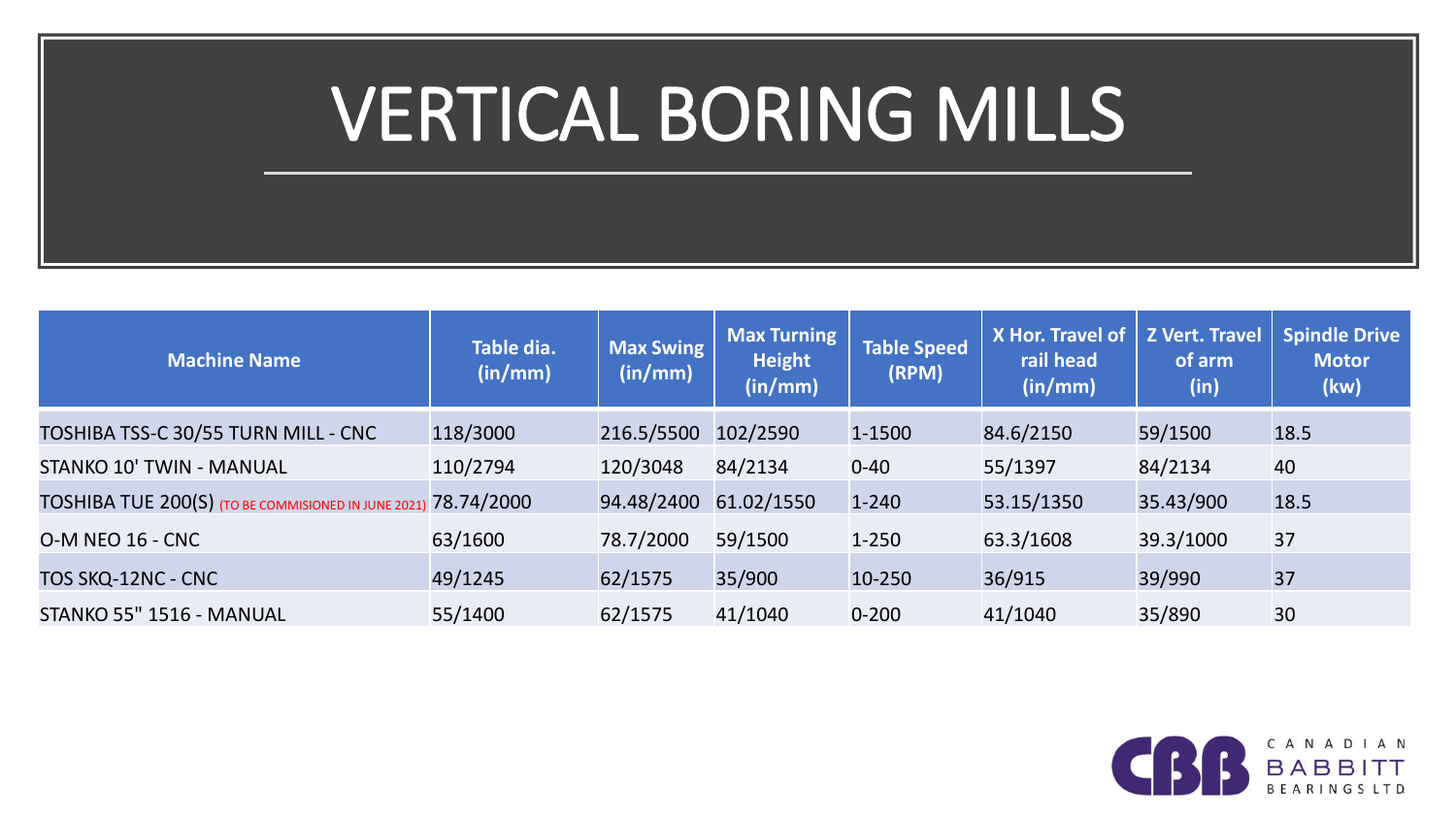#### Production Machines

| <b>Machine Name</b>                     | X travel<br>(in/mm) | <b>Y</b> Travel<br>(in/mm) | Z Travel<br>$\lceil (\mathsf{in}/\mathsf{mm}) \rceil$ | <b>W</b> Travel<br>(in/mm) | <b>B</b> Travel<br>$(\text{deg})$<br><b>Rotary Table</b> | <b>B</b> Tilting<br>Table/Head<br>(Deg) | <b>Table Size</b><br>(in/mm) | Spindle<br><b>Speed</b><br>(RPM) | Spindle<br>Power<br>(HP/kw) |
|-----------------------------------------|---------------------|----------------------------|-------------------------------------------------------|----------------------------|----------------------------------------------------------|-----------------------------------------|------------------------------|----------------------------------|-----------------------------|
| KITAMURA X-630i - CNC HBM (DUEL PALLET) | 41.3/1050           | 33.4/850                   | 35.4/900                                              |                            | 360/0.001                                                |                                         | 24.8x24.8<br>(630x630)       | 12000 35/26                      |                             |
| DMG MORI ecoMILL - CNC MILL             | 29.5/750            | 23.6/600                   | 20.5/520                                              |                            | 360/0.001                                                | $-10/+95$                               | 31.5x24.4<br>$(800*630)$     | 12000 13/9                       |                             |
| FADAL VMC-6030 - CNC VMC                | 60/1520             | 30/760                     | 26/660                                                |                            | 360/0.001                                                |                                         | 62.5x30<br>(1587x762)        | 10000 15/1.2                     |                             |
| FORTWORTH G450B - MANUAL VM             | 37.4/950            | 12.6/320                   | 18.5/470                                              | 33/840                     |                                                          | $-45/+45$                               | 51x12<br>(1295x305)          |                                  | 36005.2/39                  |
| HOLKE - F 10V - MANUAL VM               | 31.5/800            | 15.7/398                   | 16.1/408                                              | 16/406                     |                                                          | $0 - 90$                                | 44.1/10<br>(1120x254)        | 23005/3.7                        |                             |
| HITACHI SEIKI 2ML-P - MANUAL HM         | 28/711              | 11.8/300                   | 15.7/399                                              |                            |                                                          | $-90/+90$                               | 53.1x12.2<br>(1350x310)      |                                  | 2000 13.5/10                |
| TOS W100 - MANUAL HBM                   | 63/1600             | 44/1120                    | 49.2/1250                                             | 36/914                     | 360                                                      |                                         | 49x49<br>(1245x1245)         | 1120 15/11                       |                             |
| STANKO 2A620 - MANUAL HBM               | 50/1270             | 37/940                     | 40/1016                                               | 28/710                     | 360/0.05                                                 |                                         | 44x49<br>(1120x1245)         |                                  | 1600 13.5/10                |

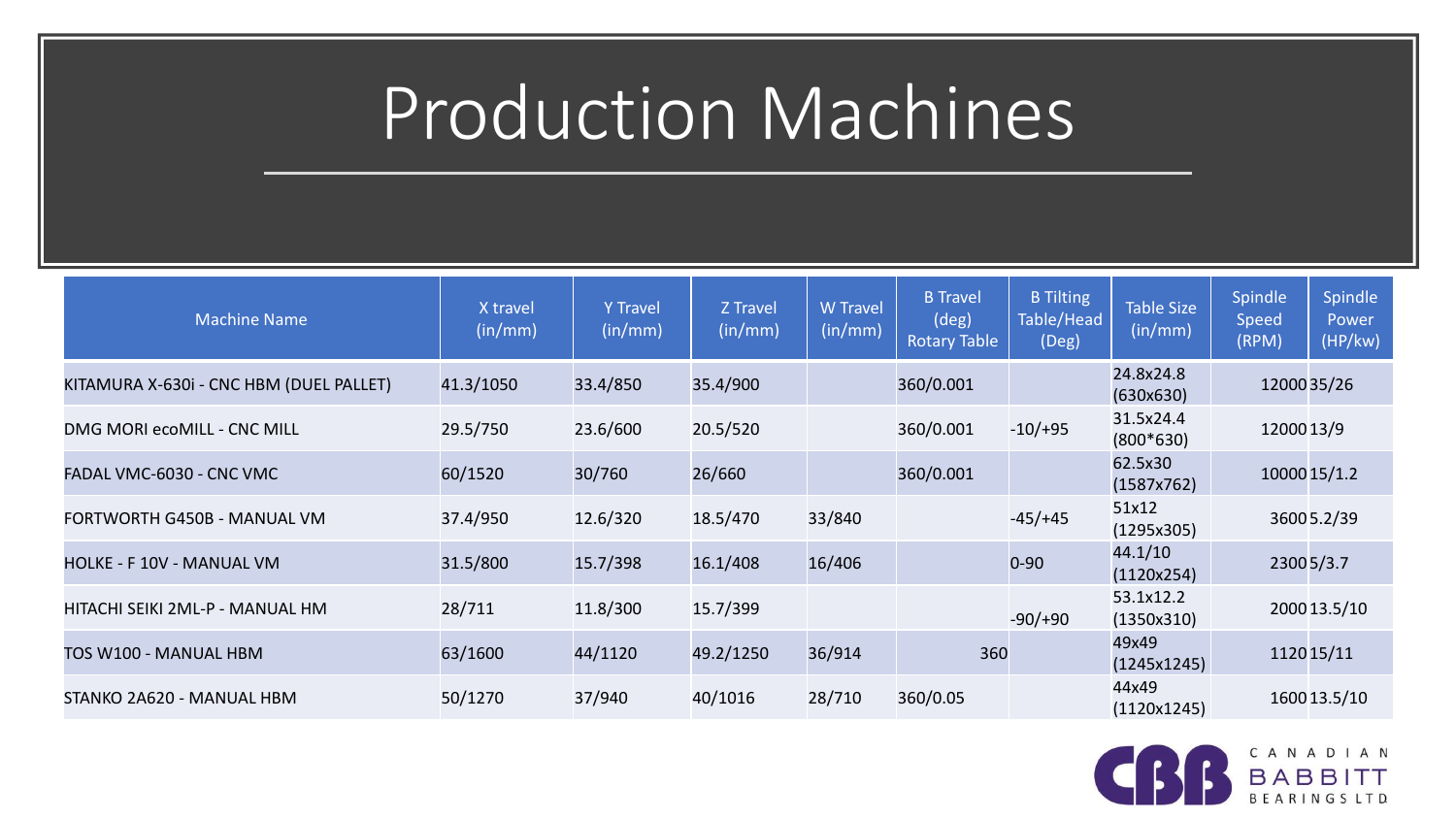#### Production Machines

| <b>Machine Name</b>                  | Max. Turning<br>dia.<br>(in/mm) | (in/mm)  | X-cross travel   Z-long. Travel  <br>(in/mm) | C-Axis<br>(RPM) | <b>Max Swing</b><br>(in/mm) | Sing in gap<br>(in/mm) | Swing over<br>cross slided<br>(in/mm) | <b>Driver Power</b><br>$(40/100\%$<br>ED)(kw) |
|--------------------------------------|---------------------------------|----------|----------------------------------------------|-----------------|-----------------------------|------------------------|---------------------------------------|-----------------------------------------------|
| DMG MORI CTX510 TURN MIL - CNC       | 18.3/464                        | 11.8/300 | 41.3/1049                                    | $0 - 100$       | 26.8/680                    |                        | 18.3/465                              | 33/22                                         |
| YANG ML 55A - CNC LATHE              | 21.6/548                        | 13.8/350 | 43.3/1100                                    |                 | 28.4/720                    |                        | 28/710                                | 26                                            |
| YANG ML 300 - CNC LATHE              | 14.9/378                        | 9.4/238  | 23.6/600                                     |                 | 23.6/600                    |                        | 11.8/300                              | 15/12                                         |
| TOS TRENCIN SN-63 C - MANUAL LATHE   | 20/508                          | 16/406   | 60/1524                                      |                 | 25/635                      | 36/914                 | 13.5/340                              | 7.5                                           |
| <b>HWACHEON HL580 - MANUAL LATHE</b> | 18/457                          | 9.5/241  | 79.5/2019                                    |                 | 22.8/579                    | 31/787                 | 14.1/360                              | 15                                            |
| <b>STANKO - MANUAL LATHE</b>         | 20/508                          | 14/355   | 59/1500                                      |                 | 27.5/698                    | 26.5/673               | N/A                                   | 18.5                                          |

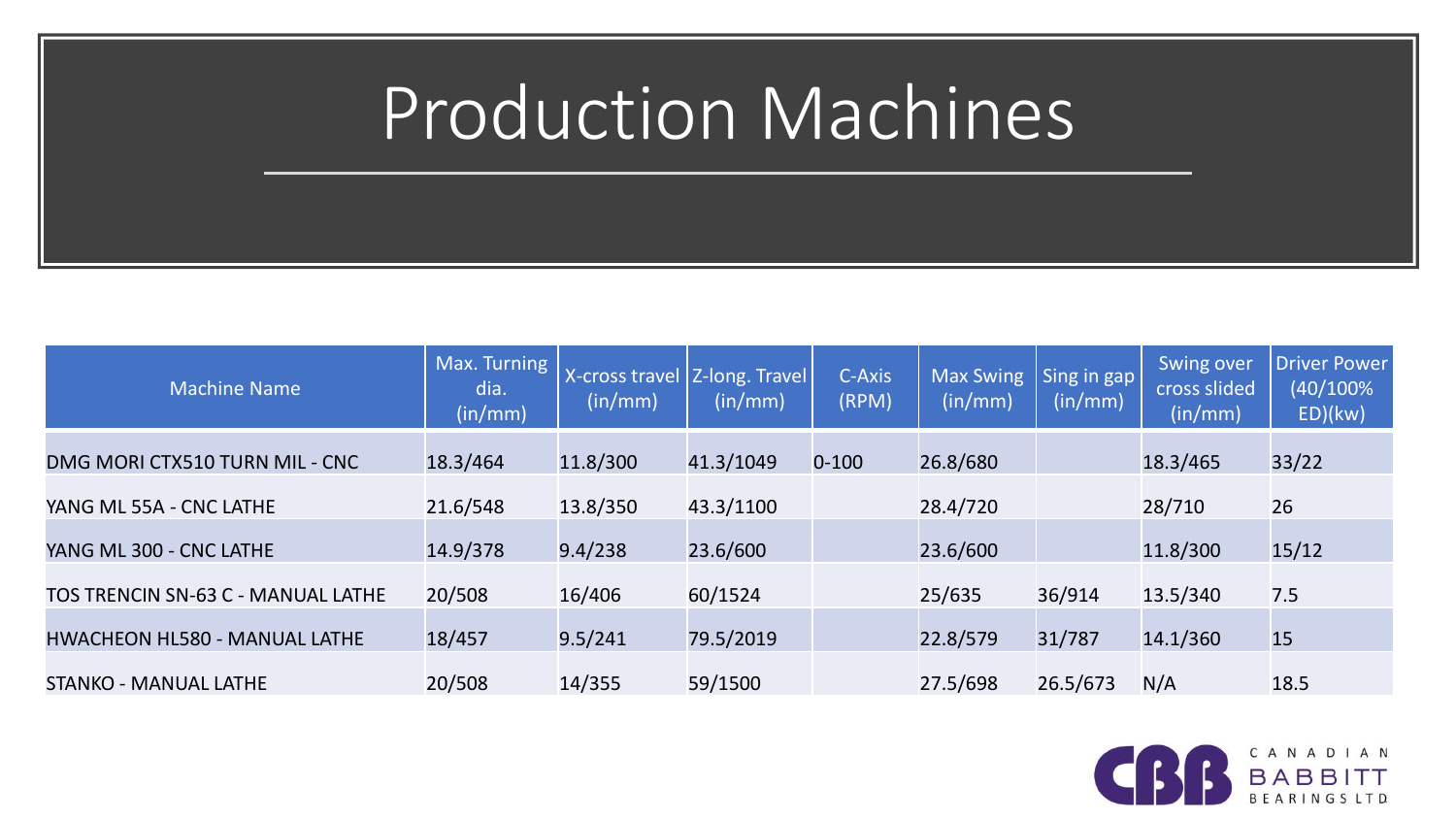## Casting, Furnaces & Metal Spray

| Spray<br><b>Static Pour</b><br>Spin Cast | <b>Spin Casting</b><br><b>Machines</b> | Max<br><b>Diameter</b><br>(in/mm) | Max<br>Length<br>(in/mm) |
|------------------------------------------|----------------------------------------|-----------------------------------|--------------------------|
| <b>TIG</b>                               |                                        | 76/1930                           | 68/1727                  |
|                                          |                                        | 33/838                            | 24/610                   |

| Ovens       | <b>Height</b><br>(in/mm) | Width<br>(in/mm) | <b>Depth</b><br>(in/mm) | Max Temp<br>('C'/F) |
|-------------|--------------------------|------------------|-------------------------|---------------------|
| Electric    | 57/1448                  | 38/965           | 32/813                  | 260/500             |
| Gas Fired 1 | 120/3048                 | 120/3048         | 120/3048                | 455/850             |
| Gas Fired 2 | 48/1219                  | 48/1219          | 48/1219                 | 455/850             |

| <b>Blasting</b><br><b>Cabinets</b> | Height<br>(in/mm) | Width<br>(in/mm) | <b>Depth</b><br>(in/mm) |
|------------------------------------|-------------------|------------------|-------------------------|
| 1                                  | 96/2440           | 96/2440          | 102/2590                |
| 2                                  | 93/2362           | 92/2337          | 102/2590                |
| 3                                  | 31/787            | 41/1041          | 47/1194                 |
| 4                                  | 31/787            | 41/1041          | 47/1194                 |
| 5                                  | 31/787            | 41/1041          | 47/1194                 |

| Full metal spray capabilities |
|-------------------------------|
| <b>Babbitt</b>                |
| Austenitic steels             |
| Bronze                        |

| Metal Spray System |
|--------------------|
| Metal Arc Spray    |
| Powder Spray       |
|                    |

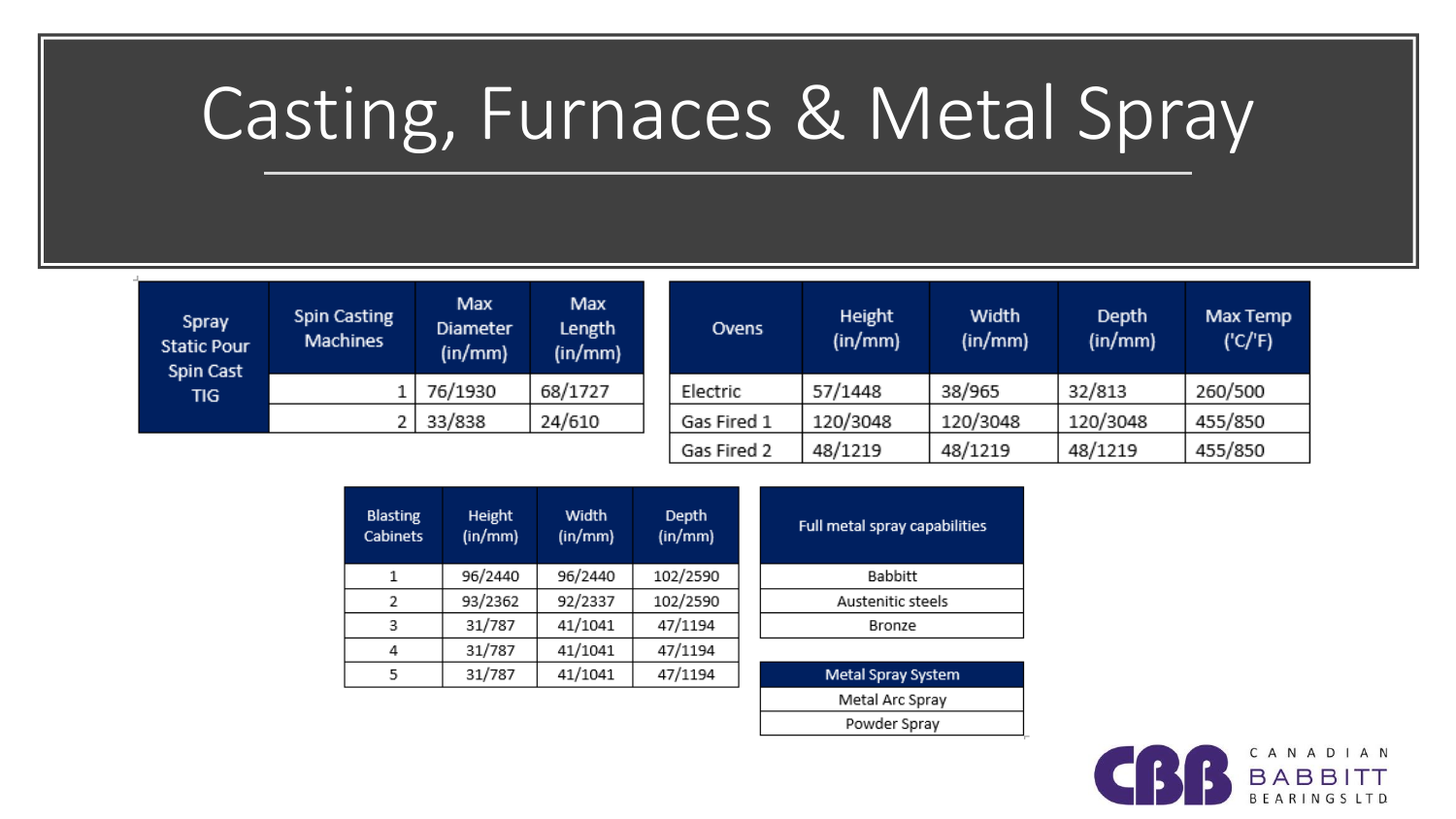#### Inspection room

- Climate Controlled Inspection Room
- Global CMM Machine

| <b>Model</b> | <b>Measuring Range</b><br>in/mm |                                           | <b>Distributed</b><br><b>Workpiece Mass</b> |
|--------------|---------------------------------|-------------------------------------------|---------------------------------------------|
|              |                                 |                                           | lb / kg                                     |
|              |                                 | 12.15.10 47.24/1200 59.06/1500 39.37/1000 | 3968 / 1800                                 |

- Full Machine Shop Measuring Equipment
- Full NDE Service (Subcontract)
- Full Heat-Treating Services (Subcontract)

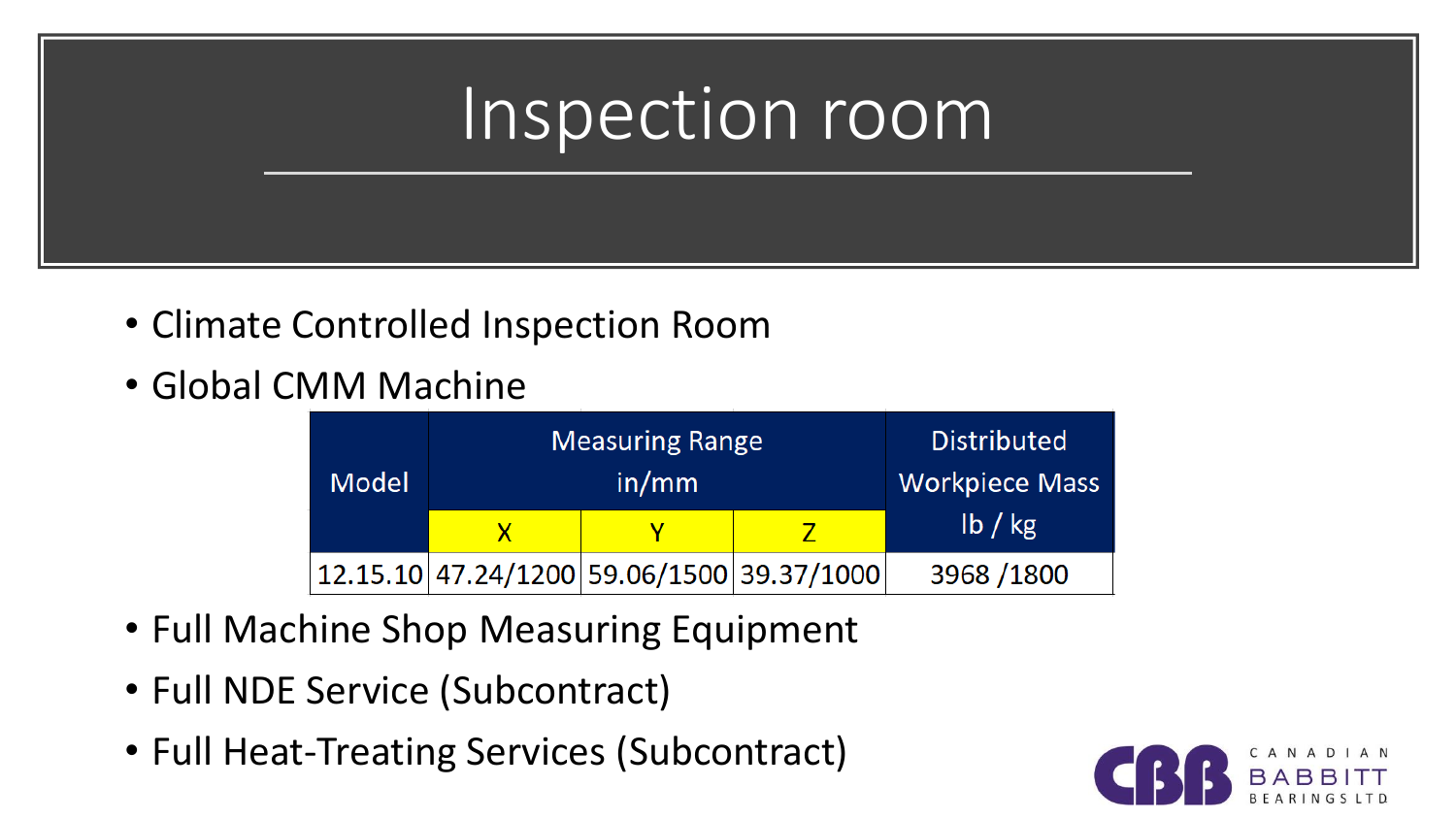#### Cranes and Facility

All Housed in a 35,000 Sq. Ft, Sprinkle Head Building up to 35' under the hook

5 Blasting Facilities including walk in 2 Ton Cabinet (8' x 8' x10') of Various Mediums

| Crane List                      | Quantity |
|---------------------------------|----------|
| 2 Ton O/H Crane / 0.5 Ton Crane |          |
| 20 Ton O/H Crane                |          |
| 7 Ton O/H Crane                 |          |
| 10 Ton O/H Crane                |          |
| 15 Ton O/H Crane                |          |

| <b>Auxillary Equipments</b> |
|-----------------------------|
| Compressors                 |
| <b>Welding Machines</b>     |
| Superfinishing Capabilities |
| <b>EDM Machine</b>          |